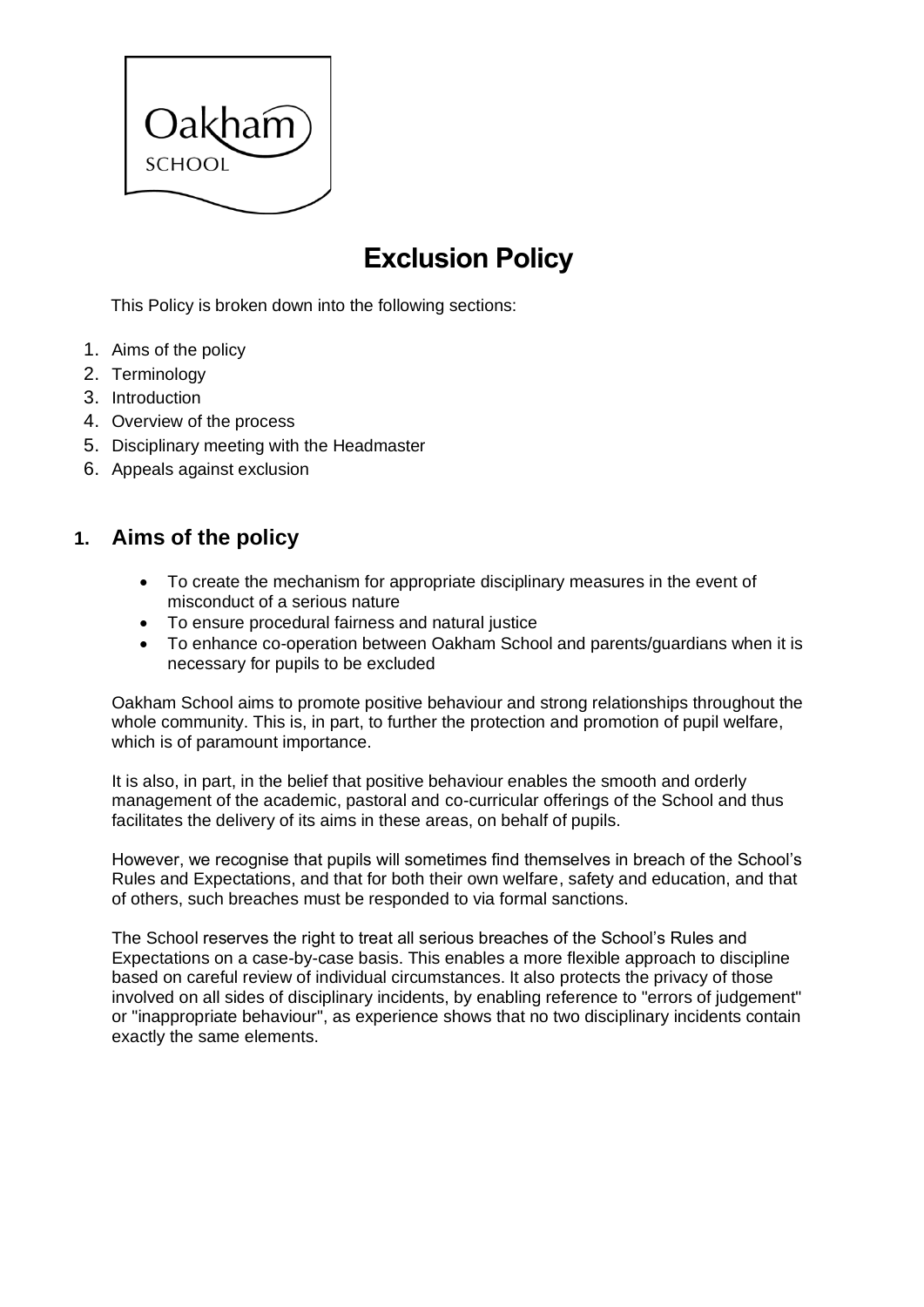# **2. Terminology**

Pupils may be excluded from the School for a number of reasons, including those which are educational, medical, financial or disciplinary (misconduct). The issues below refer primarily to exclusion for misconduct.

- **Full Suspension** (temporary exclusion) means the exclusion of pupils from school, for a short period, up to 5 days, following an investigation of a disciplinary matter, and as part of the sanction system. It can also mean the exclusion of pupils from boarding at school, while investigations into serious disciplinary offences take place and to allow a period of consideration of a pupil's future at the School
- **Expulsion** (permanent exclusion) means the formal termination of a pupil's place in the School
- **Parent** includes one or both of the parents, a legal guardian or education guardian

## **3. Introduction**

Oakham School is a caring community committed to equal opportunity for all. It is felt that exclusions of pupils from the School, whether permanent (Expulsions) or temporary (Full Suspensions), are damaging to the school community. Consequently, a pupil will only be expelled or suspended when other strategies and sanctions have not been effective over time, or when there has been a single, clear and serious breach of discipline, or if allowing the pupil to remain in the School would harm the education or welfare of the pupil or other pupils in the School, in the short or long term. In some cases, a behavioural contract may be put in place as a last resort support measure; in order to clarify expectations and prevent a pupil from making the final mistake that brings their position in the school into question.

The School follows the regulations concerning exclusions set out by the Independent Schools' Inspectorate.

For the purpose of definition, a pupil may be excluded if:

- The pupil has committed a serious disciplinary offence
- The pupil is accused of a criminal offence
- The pupil's presence in the School represents a risk to the health and safety of pupils or adults
- The pupil's presence in the School is clearly detrimental to the educational experience, happiness or wellbeing of another pupil or adult affects the smooth running of the **School**
- The pupil has ignored repeated warnings and minor punishments for repeated more minor offence

The expulsion of a pupil is an extreme sanction and is only administered by the Headmaster, or in the absence of the Headmaster, whoever is deputising for him.

Suspensions of up to 5 days will usually be administered by the Senior Deputy Head, although all Deputy Heads have the authority to suspend. Any suspended pupil will be required to meet with the Headmaster at the end of the defined period. Where a pupil is suspended for 3 or more days, the Headmaster may arrange an interview with his/her parent(s)/guardian(s) on the pupil's return to school.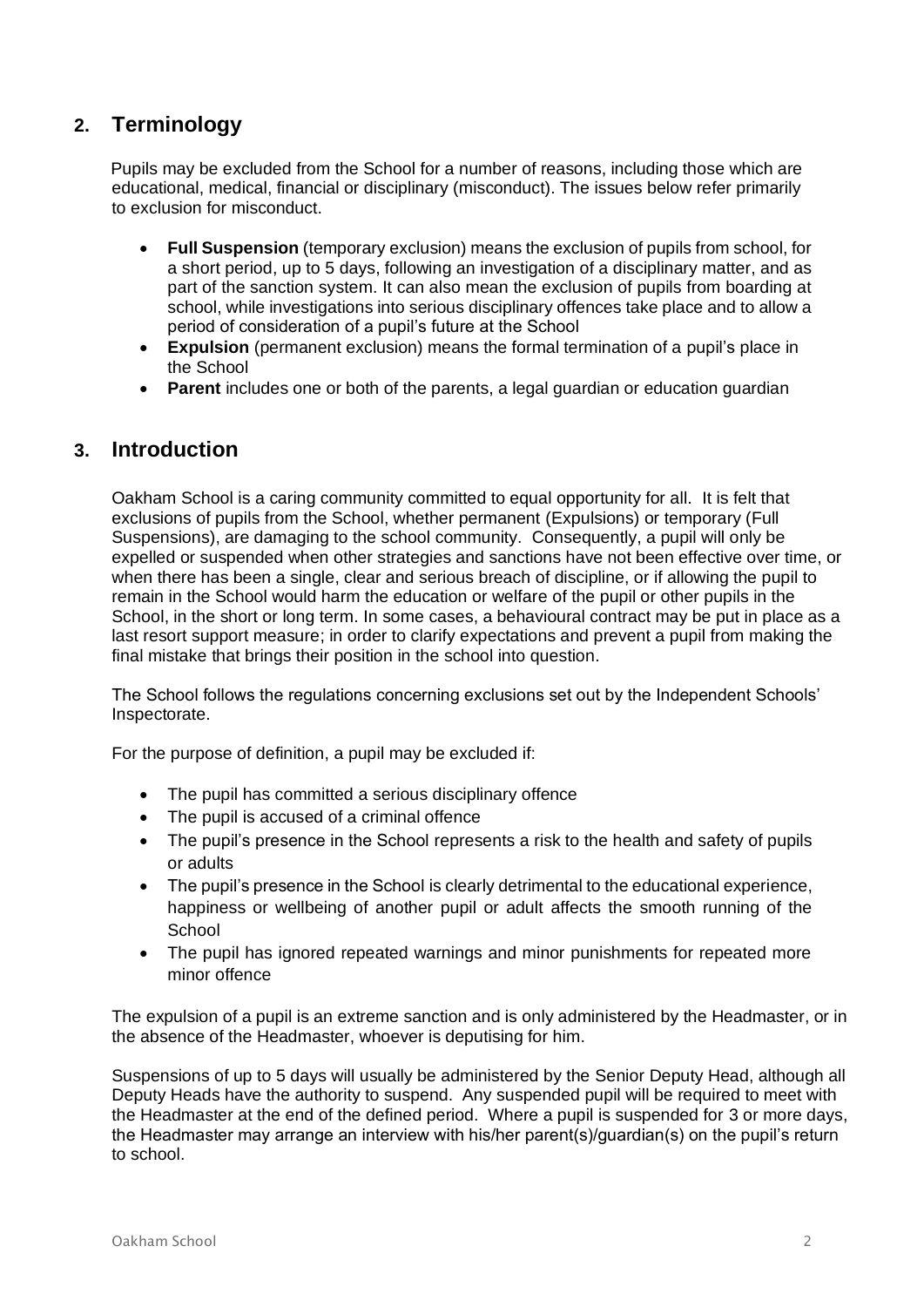There are occasions when, at the Headmaster's discretion, it is considered preferable to administer a suspension within school, either during term time or the school holidays. A Full Suspension administered in school is still recorded as such and is considered to be equally serious. A Full Suspension administered within school should not be confused with an *Internal Suspension* which is a lesser sanction and does not involve the exclusion of a pupil from academic lessons.

A Full Suspension will never be administered within school if the pupil's presence in school represents a serious risk to the health and safety of pupils and staff.

#### **3.1 Behaviour which merits expulsion (permanent exclusion)**

A non-exhaustive list of the sorts of behaviour that could merit permanent exclusion includes the following:

- Physical assault against pupils or adult
- Verbal abuse/threatening behaviour against pupils or adults
- Persistent bullying or cyberbullying
- Abuse directed against the protected characteristics: age, race, religion / belief, disability, sex, sexual orientation, gender reassignment, marriage and civil partnership, pregnancy and maternity
- Sexual misconduct
- Drugs and alcohol misuse/supply/possession including: substances intended to resemble drugs and solvents, tobacco, e-cigarettes; and unprescribed drugs including new psychoactive substances (formally known as 'legal highs') such as stimulants, 'downers', hallucinogens, dissociative drugs, and synthetic cannabinoids.
- Damage to property
- Theft
- Blackmail and/or intimidation
- Possession or use of unauthorised firearms, knives or other weapons.
- Computer hacking
- Racism, sexism, or any prejudiced or extremist behaviour
- Persistent disruptive behaviour or attitudes inconsistent with the School's ethos
- Unreasonable or otherwise inappropriate parental behaviour
- Any serious misconduct which affects the welfare of a member or members of the School community or which brings the School into disrepute (single or repeated episodes) both on and off the school premises

Please note that exclusion may also be imposed by the School as a sanction for a series of minor misdemeanours.

#### **3.2 Behaviour related to a disability**

Due consideration will be given to Pupils with a disability or statement of Special Educational Needs or and Educational Health Care plan. Where exclusion needs to be considered, the School will ensure that a disabled pupil is able to present their case fully where their disability might hinder this.

#### **3.3 Breaches of discipline outside of the School grounds**

The School takes the conduct of its pupils outside of the school grounds extremely seriously. A pupil's misbehaviour outside of school can be damaging to the reputation of both the pupil and the School and, therefore, the School may discipline pupils for misbehaviour outside of school premises in accordance with its School Rules and Expectations, to the extent that it is reasonable to do so.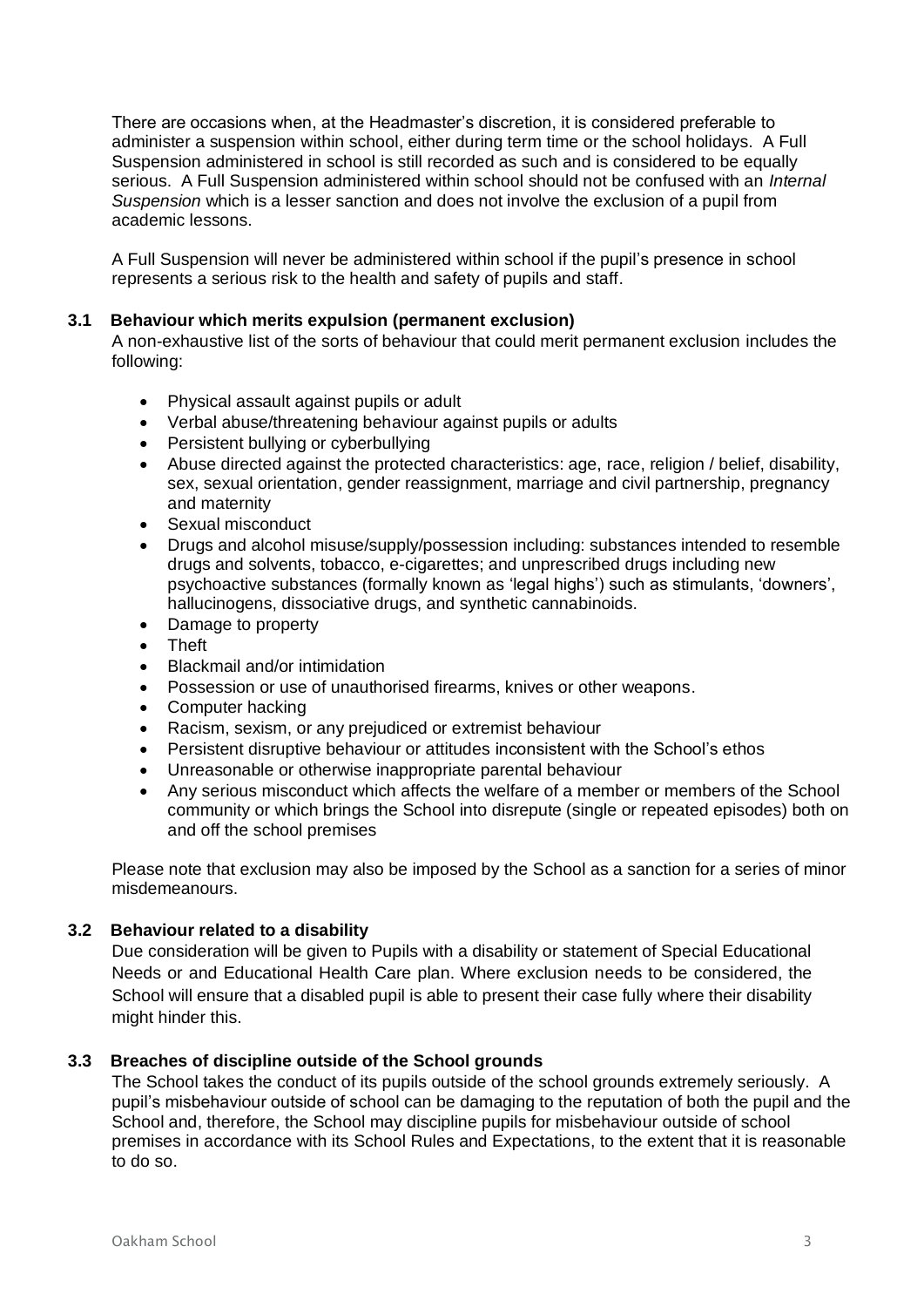Where an incident is reported to the School of a pupil's poor behaviour outside of school grounds and the incident has not been witnessed by school staff, the School will take an evidence-based approach and may talk to witnesses before identifying further action and any sanctions required for such behaviour. This may apply in the following circumstances:

1. Misbehaviour when the pupil is:

- Taking part in any activity organised by the School, or related to the School
- Travelling to and from School
- Wearing school uniform
- In some other way identifiable as a pupil of the School.

2. Misbehaviour at any time, whether or not the conditions above apply, that:

- Could have repercussions for the orderly running of the School
- Poses a threat to another pupil or member of the public
- Could adversely affect the reputation of the School

In all cases, the above misbehaviour would apply whether it took place in person, online, via social media, or other means of communication.

In all cases, the member of staff may only discipline the pupil when on school property (or elsewhere, where the pupil is under the supervision of that member of staff).

#### **3.4 Required Removal**

The School may require the removal of a pupil when, in the opinion of the Headmaster, there has been a breakdown of the relationship between the pupil and/or parent(s) and the School. This may arise through:

- 1. A breakdown of trust between the School and the parent(s). This may manifest itself in a number of ways including:
	- Parent(s) not supporting the School in promoting good behaviour
	- Vexatious behaviour, such as parent(s) repeatedly bringing unsubstantiated claims
	- Abusive or unreasonable behaviour by parent(s) to the School's staff, pupils or other parents (for example as a spectator at School fixtures)
	- Failure to meet fee deadlines
- 2. A breakdown of trust between the School and the pupil. This may manifest itself in a number of ways including:
	- Persistent misconduct such as unauthorised absence from school
	- When a pupil has brought a malicious or unjustified allegation against a member of staff and where there are reasonable grounds that this may happen again in the future
- 3. Other circumstances where the Headmaster (after appropriate consultation) is satisfied that it is not in the best interests of the pupil, or of the School, that the child remains at the School.

## **4. Overview of the process**

All misbehaviour or disciplinary incidents will be dealt with by the School, as soon as it is possible to do so.

#### **4.1 Investigation**

In the event of an incident of serious misbehaviour, an investigation is likely to be carried out to establish the facts. Investigation of a complaint or rumour about serious misconduct will normally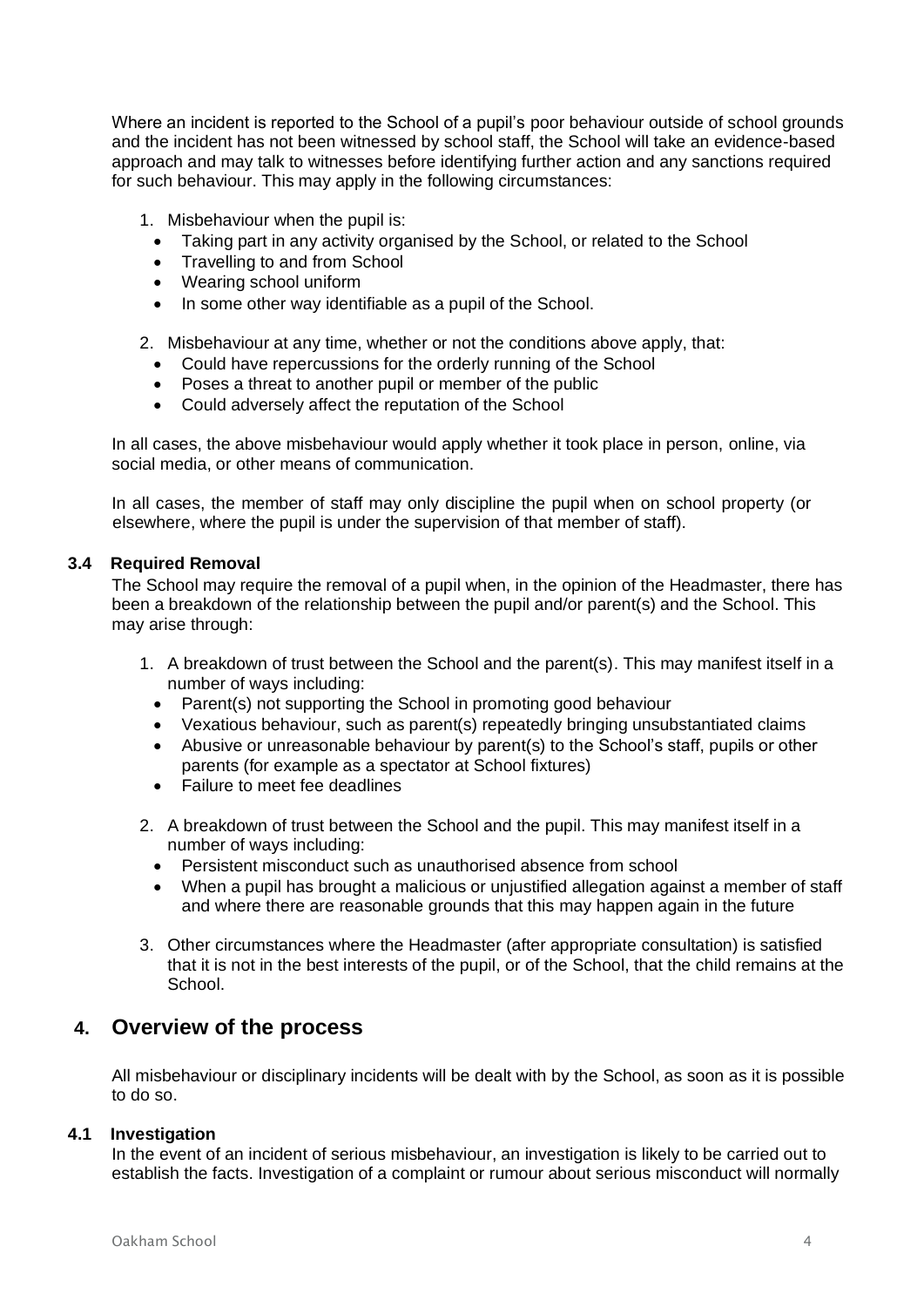be co-ordinated by a senior member of staff. Parents will be informed if a complaint under investigation is of a nature that could result in the pupil being suspended, expelled or required to leave.

A pupil will always be allowed and encouraged to give his/her account of events and to put forward any mitigating factors. The pupil(s) and staff involved may also be asked to prepare written statements as soon as possible after the incident has taken place. As part of the investigation the pupil may also be interviewed informally by a member of staff to establish whether there are grounds for the reported complaint and/or a formal investigation. The School is not required to inform the parent(s) that an informal meeting is to take place, but will arrange for a member of staff to be present to support the pupil.

A pupil who is waiting to be interviewed may be segregated and the School may confiscate a pupil's mobile phone or other personal belongings (as appropriate) for such period as is deemed necessary.

All evidence will be very carefully assessed and collated and records will be kept of all exclusion proceedings and the findings of the investigation are presented to the Headmaster for consultation and consideration.

#### **4.2 Suspension pending investigation**

A pupil may be suspended from the School as a neutral act and required to live at home or with his education guardian while a complaint is being investigated. Alternatively the School may decide to implement a segregated regime on school premises.

Should a suspension continue for a period of more than 5 school days, the School will take reasonable steps to put in place arrangements to ensure the continuing education of the pupil. The School will co-ordinate these arrangements with the pupil's parents or guardians. Parents or guardians should note that there may be a delay in providing work whilst teaching staff are given the opportunity to determine what work should be set.

#### **4.3 Search**

The School reserves the right to search pupils and their possessions. More information regarding the School's approach to searches and confiscation can be found in the School's Rules and Expectations.

#### **4.4 Reports to the Police (and others)**

The School will report to the Police any activity which it believes may amount to a criminal activity which takes place either within the school grounds or outside of its grounds. Possessions or items including (but not limited to) drugs, weapons or phones may be confiscated immediately and held for the Police as potential evidence.

If the School reasonably suspects a pupil may have taken drugs then the School will seek immediate medical advice and may involve the Police, where necessary. Please see the Drugs and Substance Misuse section of the School's Rules and Expectations for further information.

Sexual offences will generally be reported the Police immediately, including in cases where a pupil is suspected or alleged to have committed such an offence provided a reasonable amount of evidence is available. The alleged victim's parents will usually also be informed immediately of the incident and told that the Police have been informed. The School will also apply the terms of its Safeguarding Policy and Child Protection Procedures to ensure there is sufficient support in place for the pupils involved.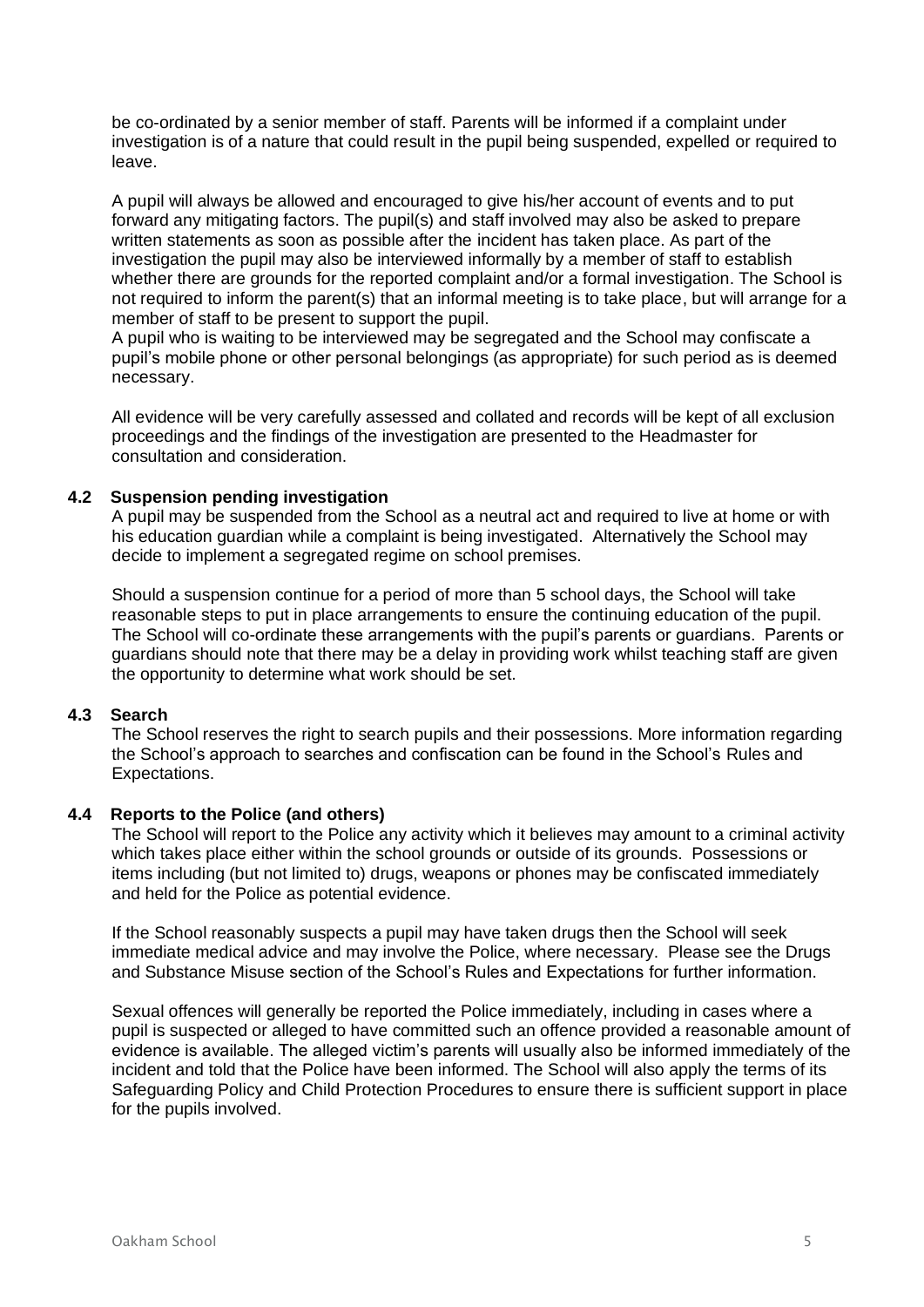# **5. Disciplinary meeting with the Headmaster**

#### **5.1 Preparation**

The Chair of Trustees will be informed of the investigation and that a disciplinary meeting is to be held but will not take part in either of them. Certain documents will be made available to pupils and parents at the meeting, wherever possible. These documents may include, but are not limited to:

- A statement setting out the points of complaint
- Written statements and notes of the evidence supporting the complaint, and any relevant correspondence
- The relevant investigation report
- The pupil's school file, including data on attendance and conduct
- The relevant School policies and procedures

Any such documents may be redacted or a summary provided for reasons of confidentiality and/or data protection. Any written submission provided by, or on behalf of the pupil must arrive at the Headmaster's office by the end of the working day prior to the hearing at the latest.

#### **5.2 Attendance**

The pupil and his/her parents/guardian (if available) will be asked to attend the disciplinary meeting with the Headmaster. The pupil should be in attendance throughout the disciplinary meeting, and may be accompanied to the meeting by a friend or member of staff of their choice. The pupil's parents may also be accompanied should they so wish but legal representation is not appropriate and is not permitted.

The Headmaster should be informed of all attendees at least 24 hours prior to the disciplinary meeting.

Appropriate arrangements will be made with regard to any special needs or disabilities of the attendees, providing that these requirements have been made known to the Headmaster or Senior Deputy Head in advance. The School will make reasonable efforts to accommodate parents who have difficulty in attending due to disability, travel or work commitments.

#### **5.3 Proceedings**

The process to be followed at the disciplinary meeting shall be determined by the Headmaster. The meeting will be conducted in a manner appropriate to the age, understanding and maturity of the pupil involved, taking into account any additional needs of the pupil in all circumstances. Notes will be taken by the School during the disciplinary meeting and a copy of the notes will be provided to the parents upon request.

The pupil will have an opportunity to provide their account of the circumstances surrounding the incident and both the pupil and his/her parents will be able to ask questions. The pupil/parents will also be able to address the Headmaster on the issue of sanctions. Members of staff will be on hand to join the meeting if needed, and their statements will be disclosed but, in most cases, the anonymity of pupils will be preserved.

If the Headmaster considers that further investigation is needed, the disciplinary meeting may be adjourned and the reason for the adjournment will be explained to the pupil. If an adjournment is not necessary, the Headmaster will make a decision after the meeting. The Headmaster will communicate his decision, together with reasons, in writing as soon as reasonably practicable, usually within 24 hours.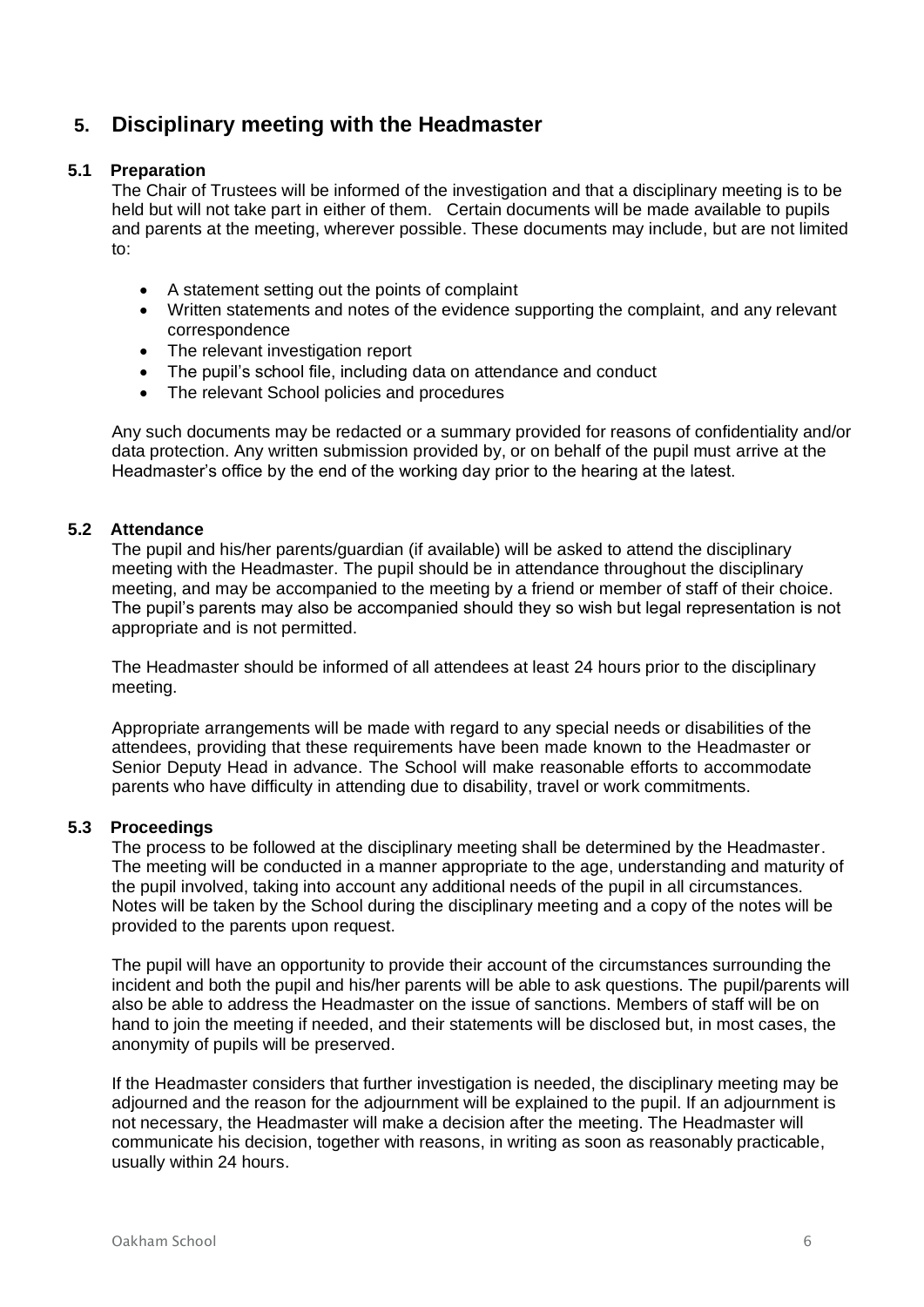If the Headmaster considers that exclusion may be the appropriate sanction, the pupil's previous disciplinary history may be considered, and/or any other favourable or unfavourable conduct known to the School when reaching a decision in respect of the pupil.

#### **5.4 Delayed effect**

A decision to expel a pupil shall take effect 7 days after the decision was first communicated to a parent. Until then, the pupil shall remain suspended and away from school premises. If within 7 days the parents have made a written application for a review by the Trustees, the pupil shall remain suspended until the appeal has taken place and either the sanction is upheld or a reconsidered decision is made. Any pupil who is permanently excluded will not be removed from the school register until the appeal process has been completed.

Pupils who have permanently left the School, irrespective of leaving status, are not permitted to re-enter School premises without prior consent from the School.

Pupils who have permanently left the School, irrespective of leaving status, are not permitted to sit public examinations at the School, unless by express agreement with the Headmaster. The School may make arrangements for the transfer of any course and project work to either the leaving pupil, the parent(s) or to another school.

#### **5.5 Withdrawal**

The Headmaster is entitled to discuss with parents the withdrawal of a pupil from the School if he reasonably believes, after consultation with the parents, that the behaviour or performance of the pupil is unsatisfactory, or the health and safety of pupils and staff will be put at risk; and that it is in the best interests of the pupil and/or the School. A parent's decision to withdraw a child may avoid a permanent exclusion.

#### *Note: There is no right of appeal following a withdrawal*.

#### **5.6 Fees**

Please refer to *Oakham School Standard Terms and Conditions*. No refund of fees will be made in the case of an exclusion or withdrawal, but in the case of withdrawal no fees in lieu of notice will be required.

## **6. Appeals against exclusion**

- The School will always offer the right of appeal to any pupil permanently excluded from the School and appeals will be dealt with by way of a Trustees' review hearing
- The right to appeal does not extend to suspensions (whether pending an investigation or as a sanction)
- Pending such an appeal, the pupil shall remain suspended from the School

#### **6.1 Request for review**

Upon notification of the Headmaster's decision to exclude or require a pupil to leave the School, a pupil or his/her parent(s) may make a written application for a Trustees' review hearing. The application must be received by the Clerk to the Trustees within five working days of the decision being notified to the parent(s) and must clearly set out the grounds on which they are asking for a review and the outcome that they seek.

A disagreement with the Headmaster's decision alone is not sufficient grounds for a review.

The grounds for a review are limited to assertions that further evidence has come to light or the process and decision were flawed for reasons of procedure or proportionality.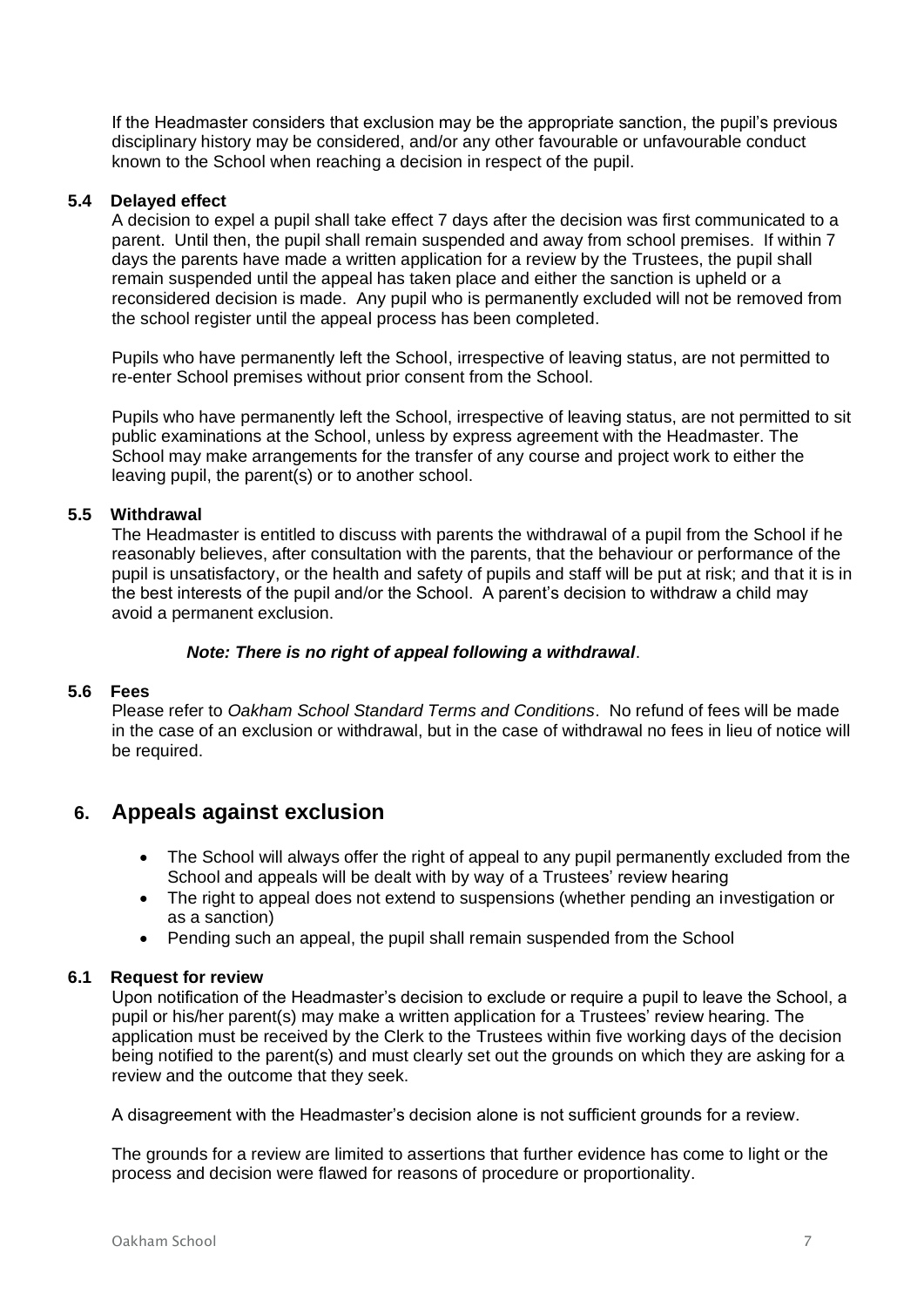#### **6.2 Review Hearing**

The review will be undertaken by at least two Trustees and a third person that is independent of the School ("the Review Panel"). They will have no detailed prior knowledge of the case, or of the pupil or parents. Parents will be notified in advance of the names of the members of the Review Panel.

The hearing will take place at the School premises unless notified otherwise, normally no later than ten days after a request for appeal has been received, during term time.

A review hearing is an internal procedure and all those involved, or who are concerned in the procedure, are required to keep its proceedings confidential. Those present at the hearing will usually be:

- Members of the Review Panel
- The Clerk to the Trustees
- The Headmaster and any relevant members of staff whose presence the Headmaster considers to be necessary to secure a fair outcome for the pupil
- The pupil, together with his/her parent(s)/guardian(s). If they wish, the parent(s)/guardian(s) may be accompanied by a friend or relative who is not legally qualified.

If any of the required attendees have any special needs or disabilities which call for additional facilities or adjustments, these should be made known to the Clerk to the Trustees in advance so that appropriate arrangements can be made.

#### **6.3 Conduct of the review hearing**

The review hearing will be chaired by one member of the Review Panel. As with the disciplinary meeting, the hearing will be conducted in a manner appropriate to the age, understanding and maturity of the pupil involved, taking into account any additional needs of the pupil in all circumstances.

The Clerk to the Trustees will be asked to take minutes of the hearing and a copy of those minutes will be provided to the parent(s)/guardian(s) after the meeting.

The Chair of the Review Panel will ensure that all those present have the opportunity to ask questions and make appropriate comments.

#### **6.4 Decision**

The Review Panel review will consider the grounds for the review and shall decide whether to either:

- Uphold the decision of the Headmaster and, if minded to do so, with the agreement of the Headmaster, discuss the pupil's leaving status (i.e. permanent exclusion, required removal or withdrawal) with a view to reaching an agreement
- Recommend the decision of the Headmaster be reviewed and, if minded to do so, require the Headmaster to review the decision including recommending an alternative sanction. The Panel will only recommend this action where it considers, having regard to the process followed by the Headmaster, that the Headmaster's decision to exclude/require the removal of the pupil was not a reasonable decision for the Headmaster to have taken

The Chair of the Review Panel will endeavor to notify the parent(s)/guardian(s) in writing of the decision and the reasons for the decision within three working days of the review meeting.